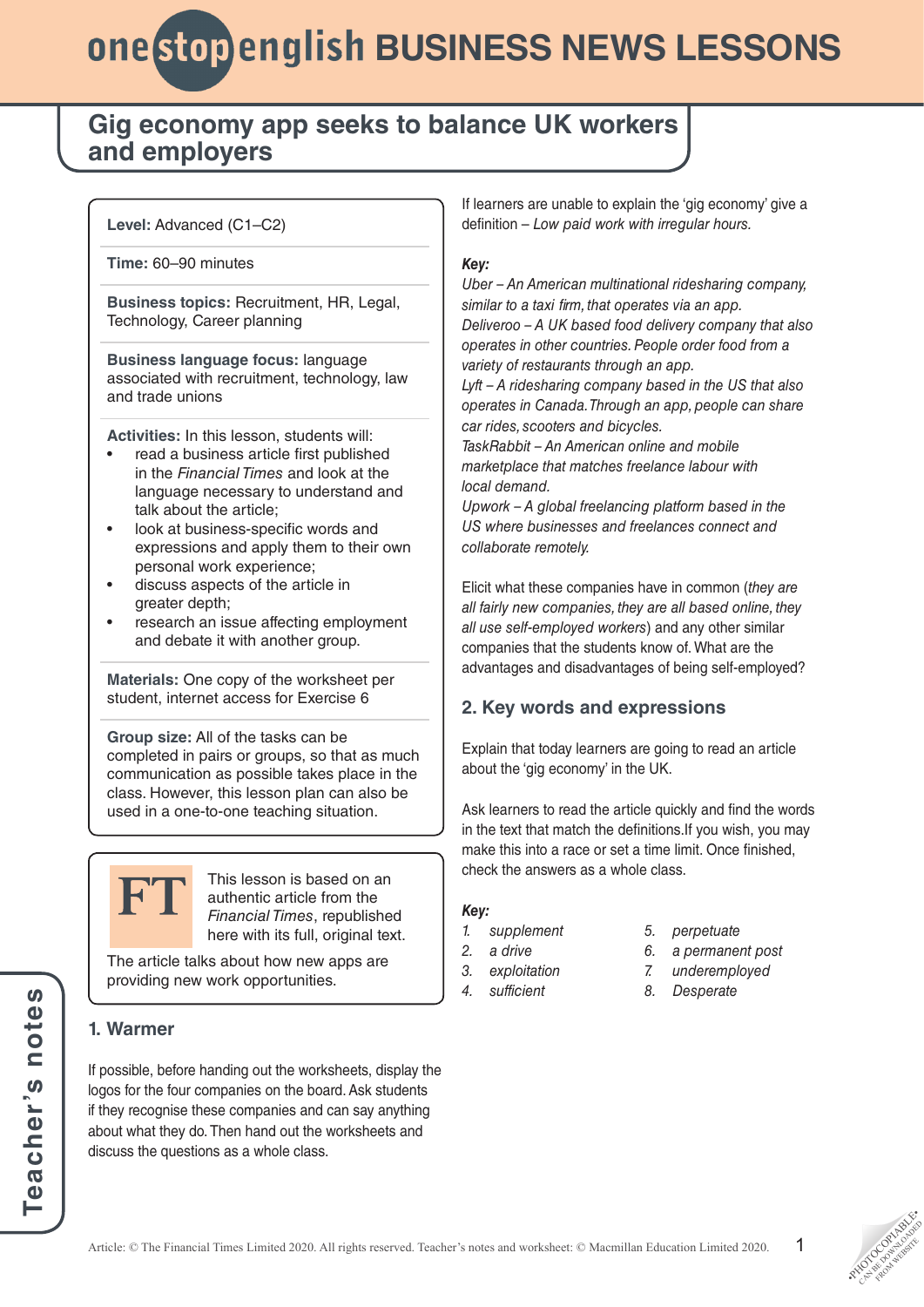## **Gig economy app seeks to balance UK workers and employers**

### **3. Understanding the article**

Ask learners to read the article again and answer the questions.

Encourage them to discuss their answers in pairs before comparing answers with the class.

#### *Key:*

- *1. It helps people find temporary work*
- *2. The community trade union*
- *3. Southend, Lambeth and Croydon*
- *4. They like it because it helps them find work*
- *5. They like it because it helps them find staff but isn't exploitative, like other apps*

If learners finish this section quickly, ask them to verbally summarise the article in pairs (you could set a word limit of, for example, no more than 50 words). Vote on the best summary.

### **4. Business language**

**A** Learners match the words to the definitions and check their answers in pairs. Do not allow learners to use dictionaries for this.

| Key: |            |                |   |  |  |
|------|------------|----------------|---|--|--|
|      | 1. d       | 5.             | b |  |  |
| 2. с |            | 6.             | g |  |  |
| 3. а |            | $\overline{z}$ | h |  |  |
| 4.   | $\sqrt{f}$ | 8.             | e |  |  |
|      |            |                |   |  |  |

**B** Learners complete the sentences with words from A. If learners complete this task quickly, encourage them to write some sentences of their own using these words.

### *Key:*

*1. rating/platform*

- *2. safeguards*
- *3. start-up*
- *4. flexible labour*
- *5. contractual relationship*
- *6. keep me on*
- *7. trade union*

### **5. Discussion**

Students discuss the six questions in pairs. Monitor and support where necessary, making a note of any interesting answers and common errors. Feedback on these as a whole class. Encourage them to use as much new language as possible.

### **6. Wider Business Theme – Self-employment and workers' rights**

**A** Divide students into groups and sub-divide each group into two groups, A and B.

Explain that group A should prepare a presentation about an employment case involving Uber and group B should prepare a presentation about an employment case involving Deliveroo.

Encourage the groups to use the internet to research their ideas.

As groups work, monitor and help where necessary.

**B** Ask groups A and B to present their cases to each other. After each group has finished, ask them to compare the cases and discuss the issues involved using the questions given and language from today's lesson.

Note down errors and good language during the presentations and lead a feedback session with the whole class.



### One-to-one teaching

Ask the student to choose one of the roles from either group A or group B and prepare the presentation for homework.

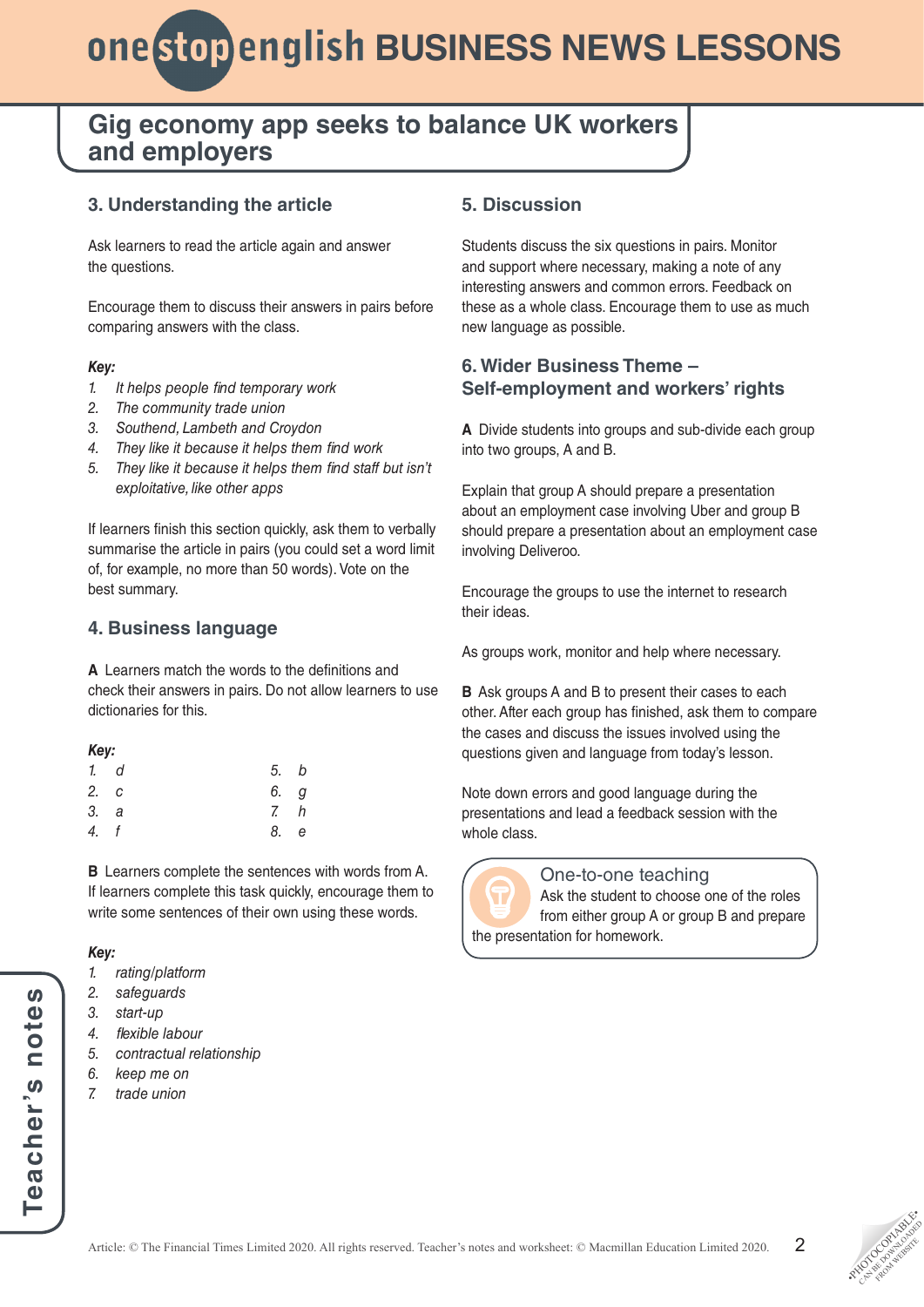# *Business NEWS LESSONS*

## **Gig economy app seeks to balance UK workers and employers**

### **Warmer** 1

**Look at the companies in the box and discuss the questions below.**

|                                                                                            | Uber                                                               | Lyft | Deliveroo | <b>Task Rabbit</b> | Upwork |  |
|--------------------------------------------------------------------------------------------|--------------------------------------------------------------------|------|-----------|--------------------|--------|--|
| 1.                                                                                         | Do you know what all these companies do?                           |      |           |                    |        |  |
| 2.                                                                                         | Do they operate in your country?                                   |      |           |                    |        |  |
| 3.                                                                                         | Do the companies you know have a positive or negative reputation?  |      |           |                    |        |  |
| 4.                                                                                         | Have you heard the term 'gig economy'? What do you think it means? |      |           |                    |        |  |
|                                                                                            | <b>Key words and expressions</b>                                   |      |           |                    |        |  |
| Quickly read the article. Find the words in the text with the same meaning as these terms. |                                                                    |      |           |                    |        |  |
|                                                                                            |                                                                    |      |           |                    |        |  |
| 1.                                                                                         |                                                                    |      |           |                    |        |  |
| 2.                                                                                         |                                                                    |      |           |                    |        |  |
| 3.                                                                                         |                                                                    |      |           |                    |        |  |
| 4.                                                                                         |                                                                    |      |           |                    |        |  |
| 5.                                                                                         |                                                                    |      |           |                    |        |  |
| 6.                                                                                         |                                                                    |      |           |                    |        |  |
| 7.                                                                                         |                                                                    |      |           |                    |        |  |

1

**PHOTOGRAPHICATE** CAN BE DOWNLOAD FROM WEBSITE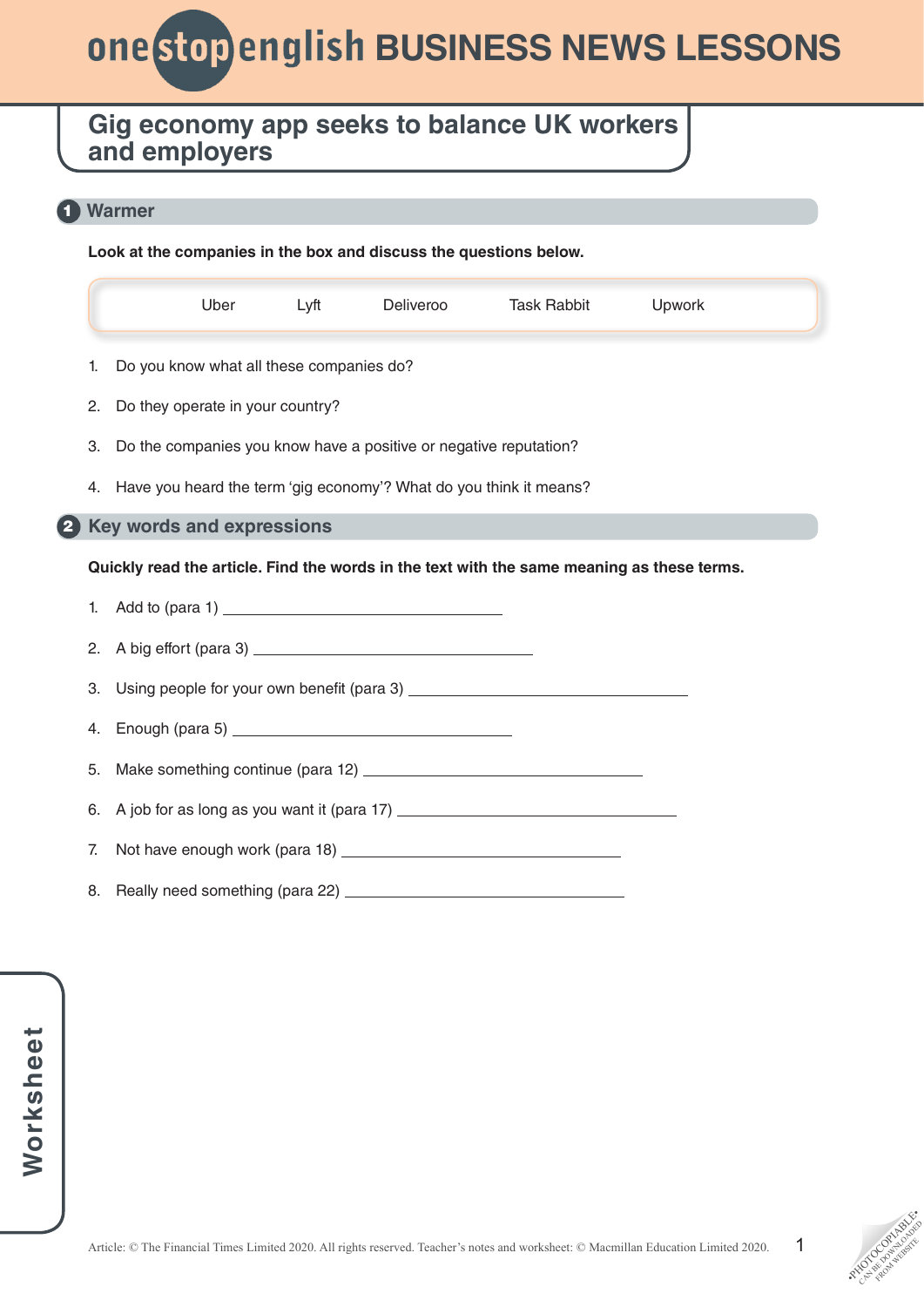## **Gig economy app seeks to balance UK workers and employers**

# Gig economy app seeks to balance UK workers and employers

Union-backed start-up part of a drive to improve rights of flexible workers

### **BY ROBERT WRIGHT**



1

2

3

Robert Wright, 21 February 2019. © The Financial Times Limited. All rights reserved.

- When Pat Sampson's employer forced her to retire from her job as a pharmaceutical technician when she turned 65, she was not ready to stop working — nor was she confident that she would find casual work to supplement her state pension.
- But since April last year, the 74-year-old has found temporary jobs at four different cafés in her hometown of Southend-on-Sea. Each has paid about £10 an hour — "not bad for café work", she said — and she has been able to work around commitments to a charity she founded.
- She found the jobs through Labour Xchange, an app supported by Community, a trade union, which seeks to link people with employers who need temporary workers. It is part of a drive to improve the rights of flexible workers and avoid the unfair exploitation associated with "gig economy" platforms.
- Workers signing up to the app indicate their skills and when they are available, then wait for employers to contact them. They are guaranteed to be paid at least the living wage  $-$  £10.55 an hour in London and £9 an hour elsewhere in the UK. 4
- Jonathan Key, co-founder of the new service, said he set it up to help retired people like Pat, as well as workers who may be struggling for sufficient hours from their employers or those with caring responsibilities. 5
- "These are people who are desperate for work because they're the ones where £20 extra a week is the difference between them eating and not eating," Mr Key said. 6

Community has invested £40,000 in the development of Labour Xchange. Funding has also come from BGV, an investor specialising in socially responsible technology start-ups.

7

8

9

10

11

12

13

14

The app launched in Southend in June 2017 and now also operates in the London boroughs of Lambeth and Croydon. About 6,500 people have signed up.

Ms Sampson said she used the app because she still wanted to work and needed some extra cash. "I've limited myself by the fact I'm running this charity, so it fits in with everything I need," Ms Sampson said. "It's a perfect scenario for me."

According to Jeremias Prassl, a law professor at the University of Oxford who has studied the gig economy, many apps provide a flexible source of labour for employers but too narrow a range of work opportunities to offer workers real choice.

"For the [Labour Xchange] deal to work in the interests of both parties, the platform needs to provide genuine, two-sided flexibility," Prof Prassl said. "Work needs to be available for those seeking it at the times they need it."

Mr Key admitted that when he was setting up the service, most trade unions refused to be involved because they thought the service would perpetuate short-term, insecure working rather than creating long-term, secure, full-time jobs.

"They told me to get lost because I was evil," he said.

Business users say the app has clear advantages. Gareth Lewis, a builder, said his company, Lewis & Walls, had used Labour Xchange when he needed an "extra pair of hands" for a few hours to help with tasks such as unloading flat-packs or pouring a large load of concrete near Southend.

*Continued on next page*

2

**PHOTOGRAPHICATE** CAN BE DOWNLOAD FROM WEBSITE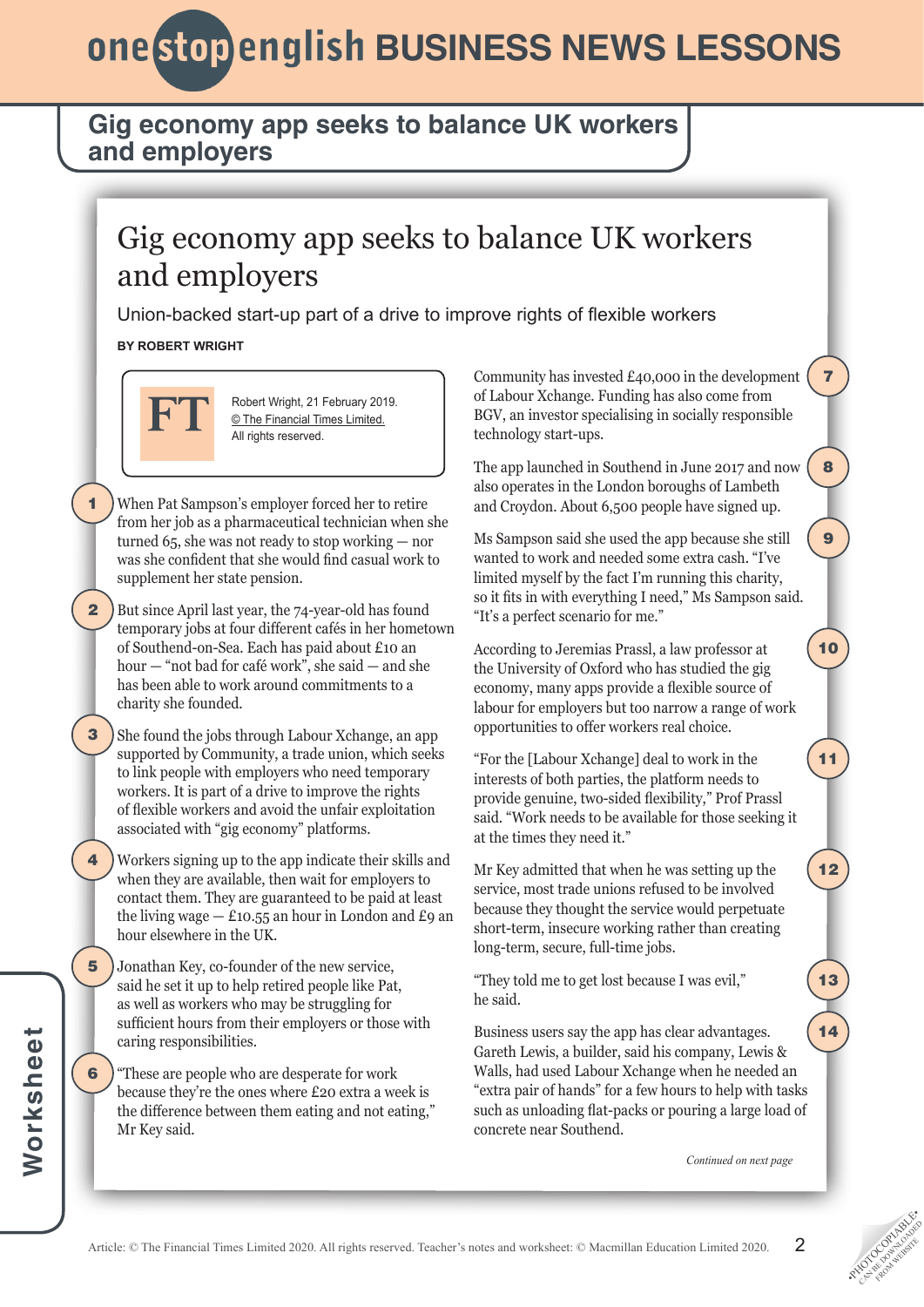## **Gig economy app seeks to balance UK workers and employers**



### **Understanding the article** 3

**Read the article again and answer the questions in as much detail as you can.**

- 1. What does Labour Xchange do?
- 2. Who supports the app?

### 3. Where does it operate?

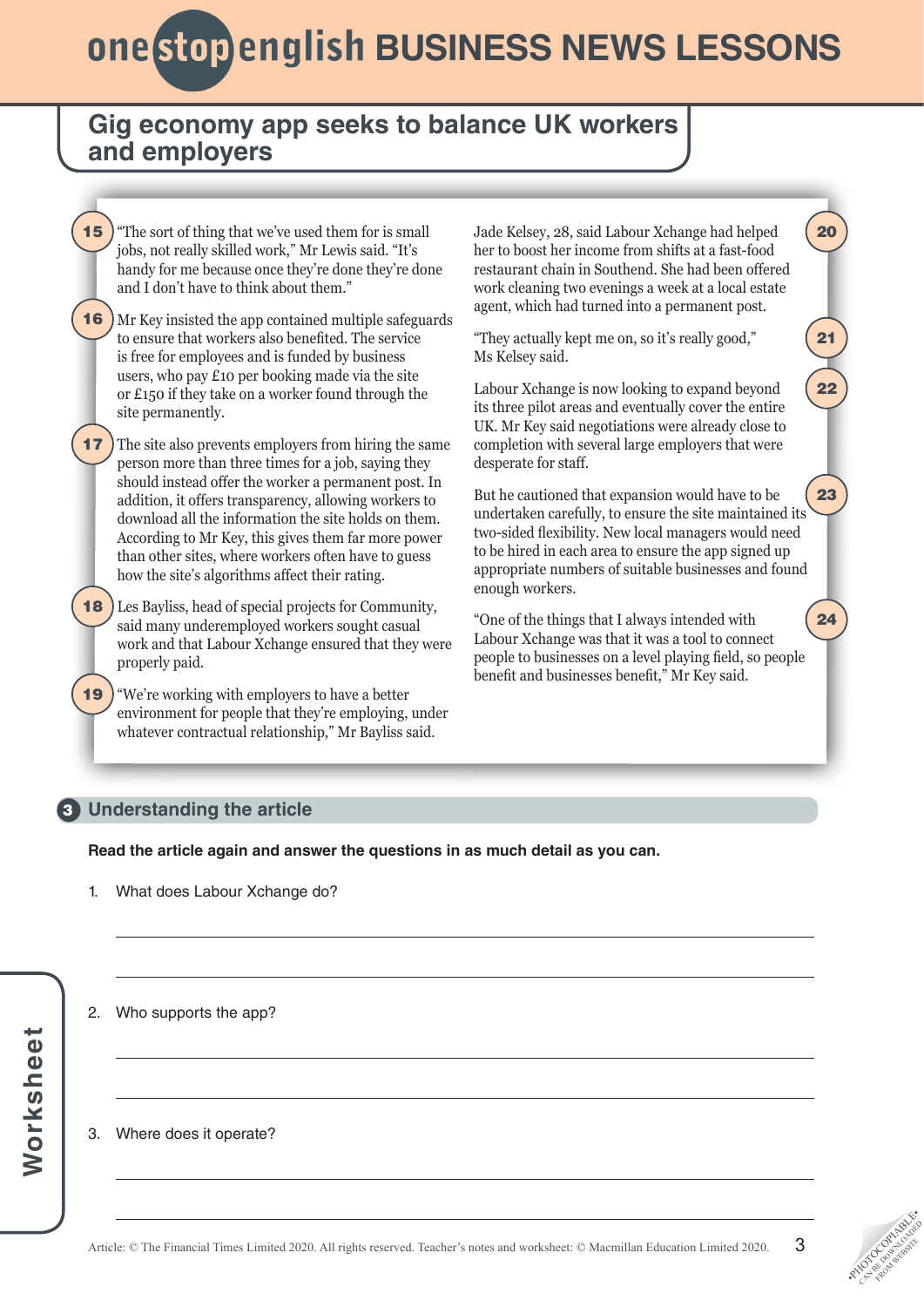# **ONE Stop english BUSINESS NEWS LESSONS**

## **Gig economy app seeks to balance UK workers and employers**

- 4. What do workers think about the app?
- 5. What do employers think about the app?

### **Business Language** 4

### **A Match the words from the article (1–8) with the correct definition (a–h). Do not use a dictionary!**

| 1. platform                 | a. Workers who you can hire and fire easily         |  |
|-----------------------------|-----------------------------------------------------|--|
| 2. start-up                 | b. Protections                                      |  |
| 3. flexible labour          | c. A new company                                    |  |
| 4. trade unions             | d. A website that offers a service                  |  |
| 5. safeguards               | e. To employee someone after their initial contract |  |
| 6. rating                   | f. Organizations that protect workers' rights       |  |
| 7. contractual relationship | g. A score of how good you are at something         |  |
| 8. keep someone on          | h. The link between parties in a contract           |  |

### **B Complete the sentences with words 1–8 above. Change the form of the word if necessary.**

- 1. We got a five-star **but a start on the customer feedback**
- 2. Our equipment has \_\_\_\_\_\_\_\_\_\_\_\_\_\_\_\_\_\_\_\_\_\_ to protect users.
- 3. I work for a . It's only been in business for six months.
- 4. We're much busier in summer than winter so we hire **the contact than** then.
- 5. The  $\frac{1}{4}$  states we must deliver the goods on the 14<sup>th</sup>.
- 6. My contract finished but the firm decided to .
- 7. The **construction of the demanded workers' salaries were increased.**